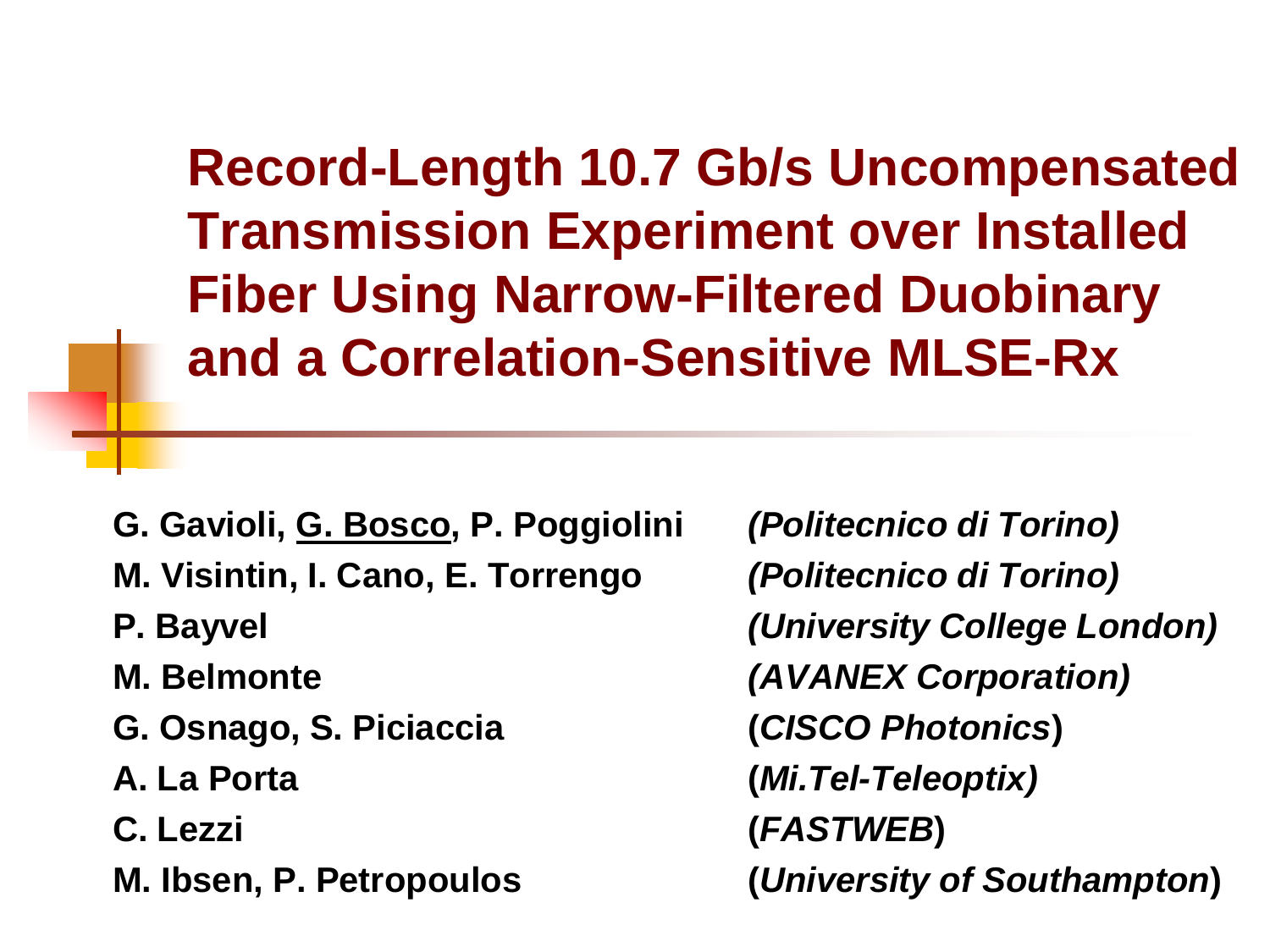# Outline of the presentation

- State of the art and motivations
- **Experimental set-up**
- **Case Contact Processing results**
- **Conclusions**

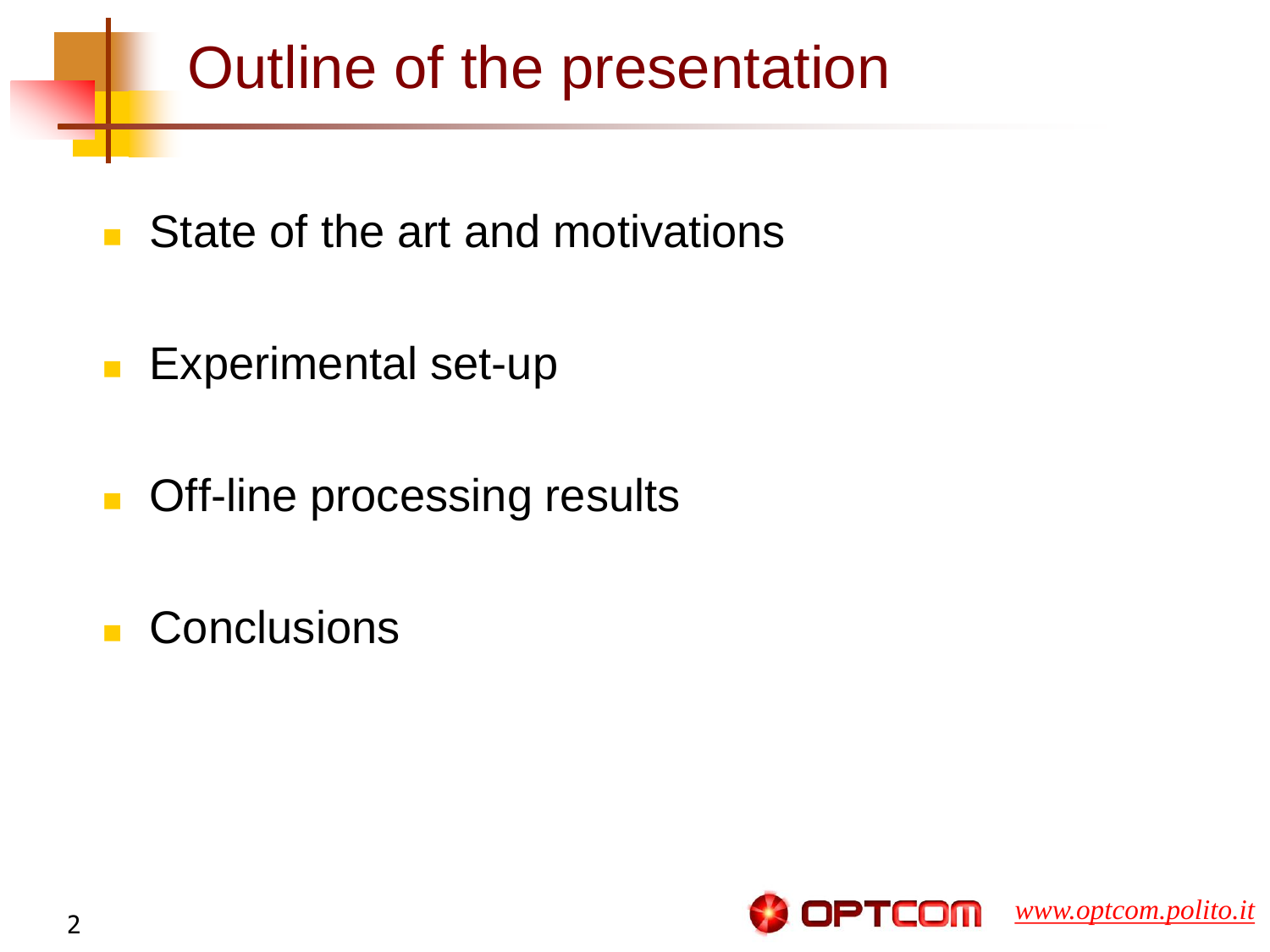### State of the art

- Several experimental results have suggested that MLSE should have the potential for reaching *long-haul* distances without any dispersion compensation
- 600 km of G.652 fiber have been demonstrated experimentally (off-line) at 10 Gbit/s, using 64 states only thanks to the use of a narrow filter limiting the spectral width of the TX signal.
	- *N. Alic et al., "Experimental Demonstration of 10 Gb/s NRZ Extended Dispersion-Limited Reach over 600km-SMF Link without Optical Dispersion Compensation," OFC 2006, paper OWB7, March 5-9, 2006.*
- **1,040 km of G.652 fiber have been demonstrated experimentally (off-line) at 10** Gbit/s in a conventional, externally-modulated IMDD-format experiment. The OSNR penalty with respect to back-to-back was about 3.2 and 3.8 dB at 8192 and 4096 states, respectively.
	- *P.Poggiolini, G.Bosco, S.Savory, Y.Benlachtar, R.I.Killey, J. Prat, "1,040 km Uncompensated IMDD Transmission over G.652 Fiber at 10 Gbit/s using a Reduced-State SQRT-Metric MLSE Receiver", post deadline paper 4.4.6, ECOC 2006, Sep. 2006.*

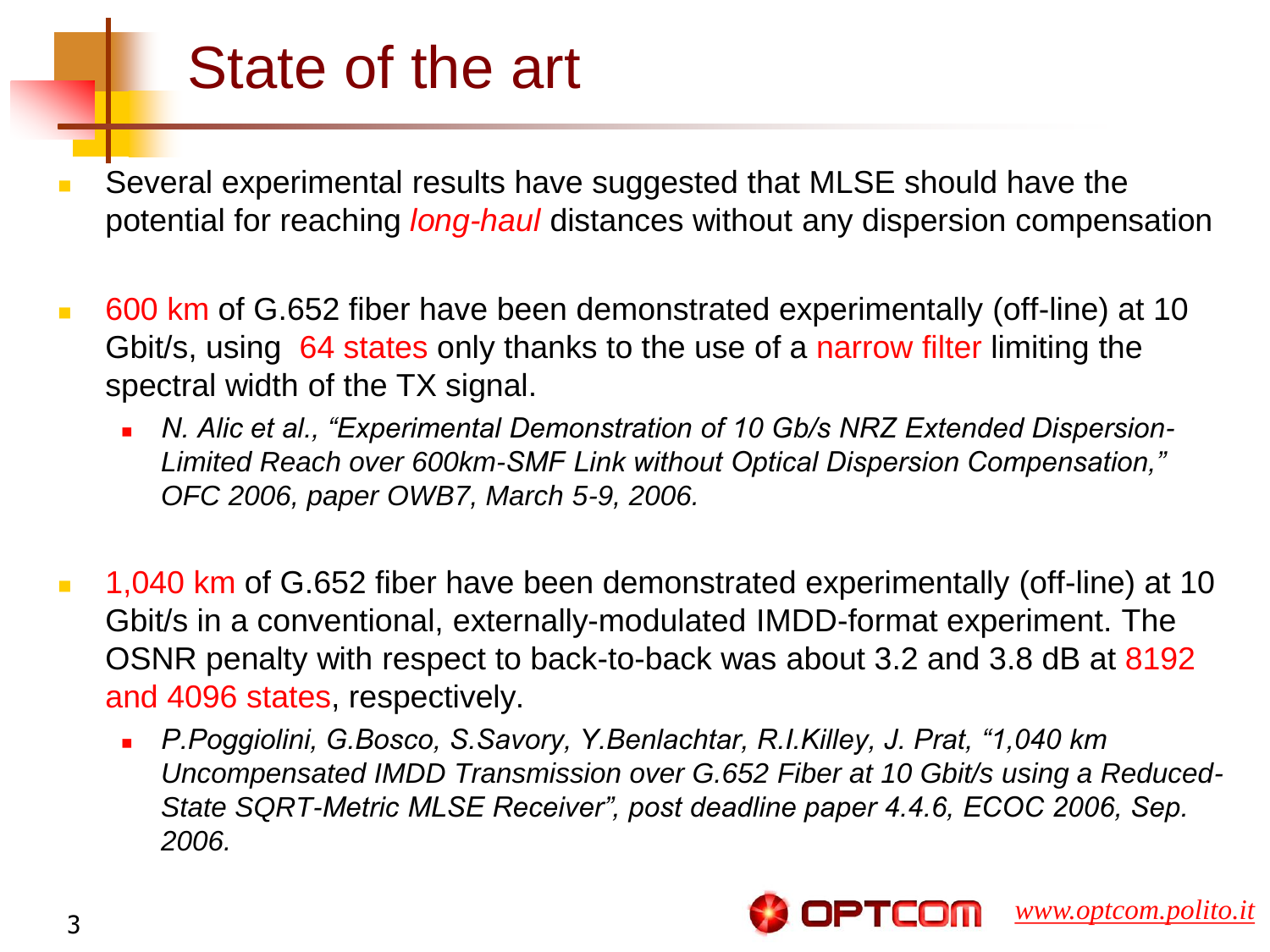Summarizing…

Bit-rate: 10 Gb/s

Record efficiency

| Length of  | Number of      |  |
|------------|----------------|--|
| SSMF(L)    | States $(N_s)$ |  |
| 600 km     | 64             |  |
| $(1040$ km | 8192           |  |

Record distance

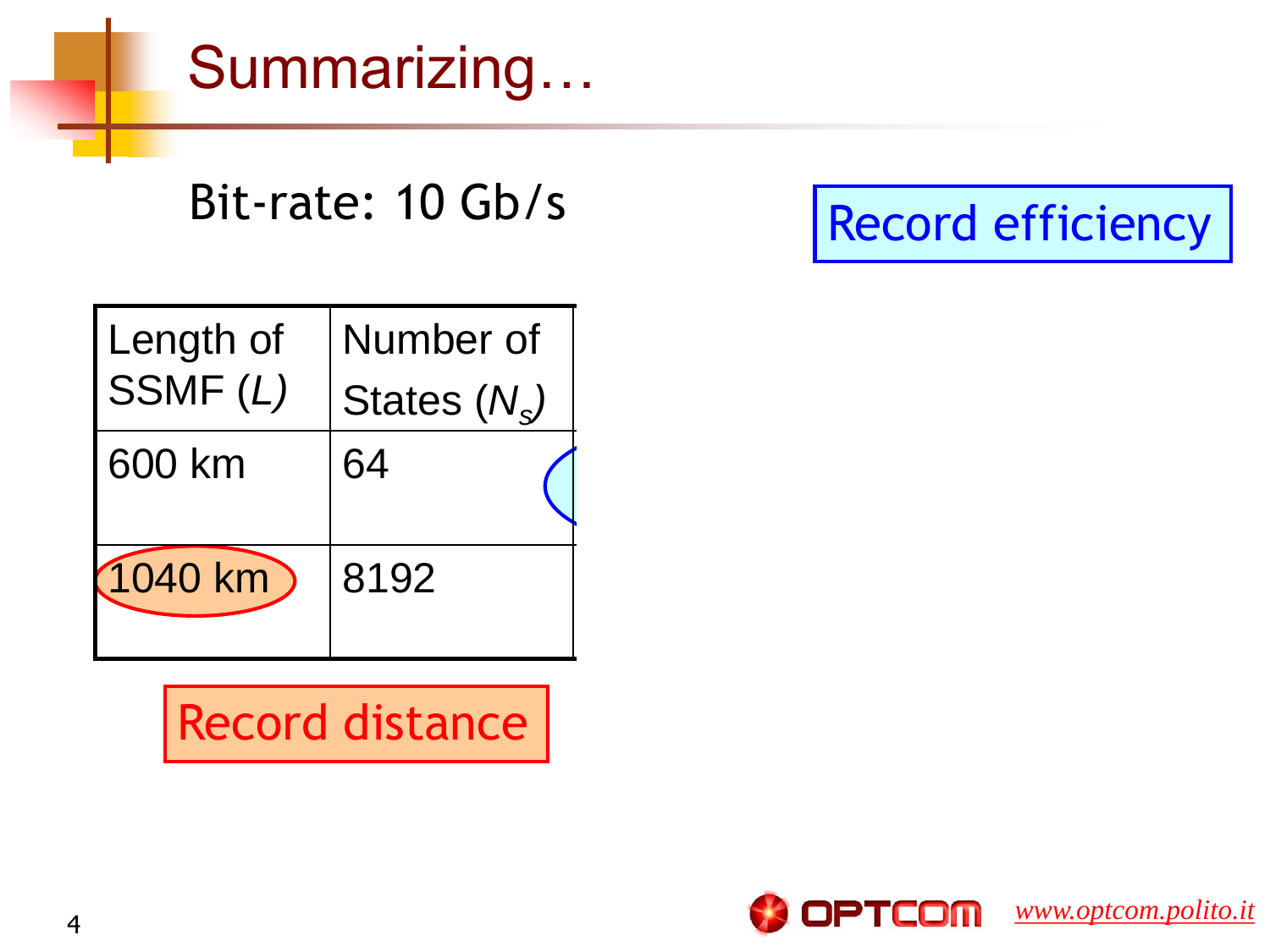### Scaling the results at 10.7 Gb/s…

Bit-rate: 10.7 Gb/s

Record efficiency

| Length of | Number of      | <b>Efficiency</b>              |
|-----------|----------------|--------------------------------|
| SSMF(L)   | States $(N_s)$ |                                |
| 524 km    | 64             | 1 bit of memory<br>every 87 km |
| 908 km    | 8192           | 1 bit of memory<br>every 70 km |

#### Record distance

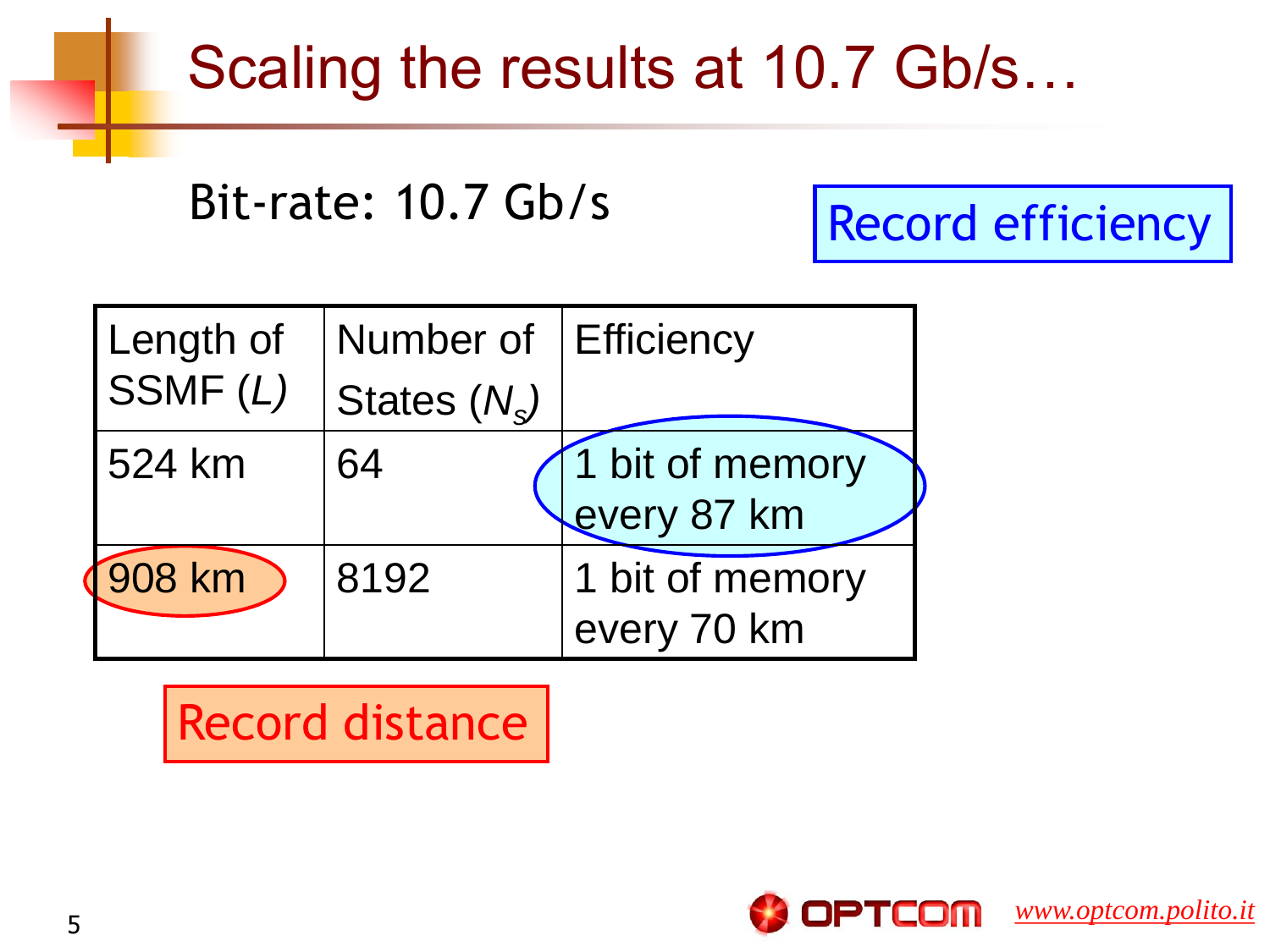### An idea to beat the records…

- Reducing the impact of chromatic dispersion by using a duobinary signal, which is per se substantially band-limited, and then applying drastic further optical filtering at the Rx.
- **The eye in back-to-back is** affected by ISI, but the MLSE processor can easily deal with it.



**The narrow optical Rx filtering correlates ASE noise and, to** exploit such correlation to improve the BER, we use a noisecorrelation-sensitive MLSE Rx.

 *M. Rubsamen et al., "MLSE receivers for narrow-band optical filtering," OFC 2006, Anaheim, Mar. 2006, paper OWB6.*

 *F. Buchali, H Bulow, "Correlation sensitive Viterbi equalization of 10 Gb/s signals in bandwidth limited receivers," OFC 2005, Anaheim, Mar. 2005, paper OFO2.*

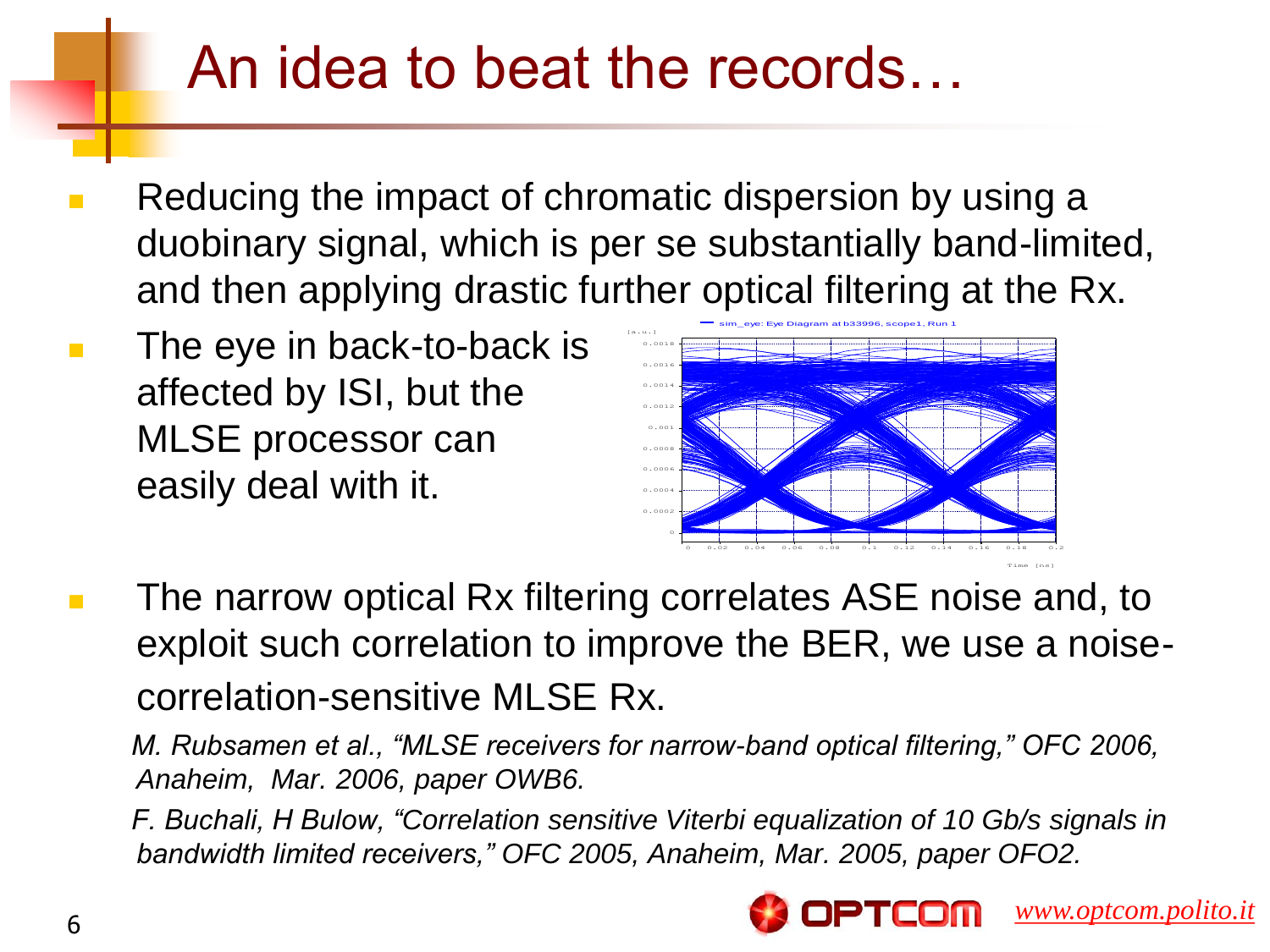### Experimental set-up

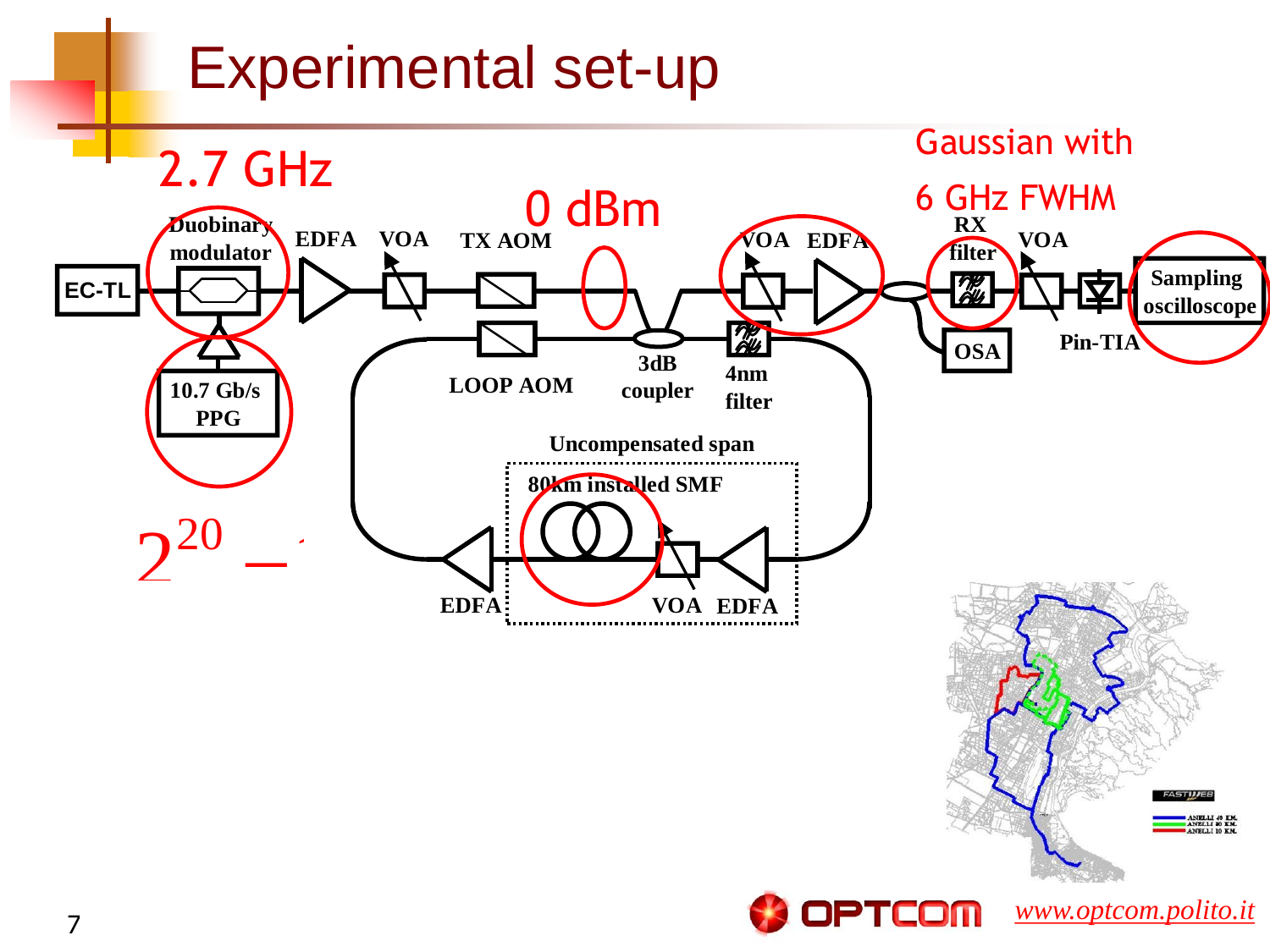# Signal sampling

- A TekTronix TDS6154C real-time oscilloscope was used to sample the electrical RX signal, set at its top sampling speed of 50 Gsamples/s, resulting in 4.7 samples/bit.
	- **This large oversampling value was used only to** simplify clock-recovery. Then, down-sampling to *2*  samples per bit was carried out.
- The A/D resolution was about *5 bits*
- **The re-clocked and down-sampled signal samples** were then passed on to the MLSE processor.

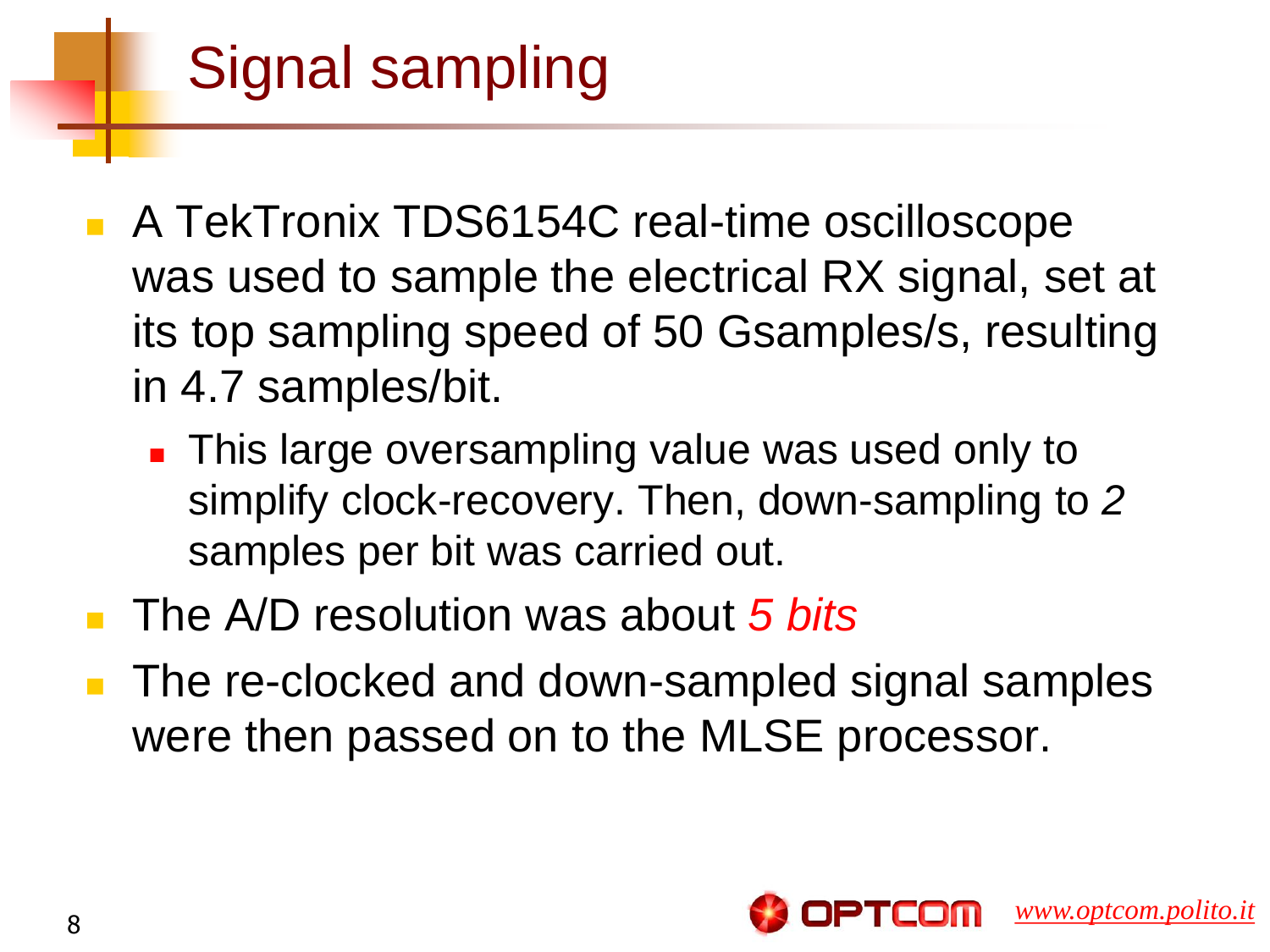### Post-processing

- **Number of samples per bit: 2**
- **Number of processor states: 64 and 2048.**
- **Pre-distortion of signal samples taking their square-root, to make the** noise statistics more Gaussian-like and less signal-dependent.
- **Trellis instruction performed over the first million bits of each data** run, demodulation and BER evaluation performed over the following million bits.
- **Since the narrow Rx filter correlates noise samples across adjacent** bits, a correlation-sensitive MLSE algorithm was used.
- $\blacksquare$  The branch metric we used is the one proposed in  $\lceil$ <sup>\*</sup> in the context of magnetic-recording devices.
- **The data were also processed using conventional non-correlation** sensitive MLSE, for comparison.

[\*] A. Kavcic and J. M. F. Moura, "Correlation-sensitive adaptive sequence detection" IEEE Trans. Magnetics, vol. 34, no. 3, May 1998, pp 763-771.

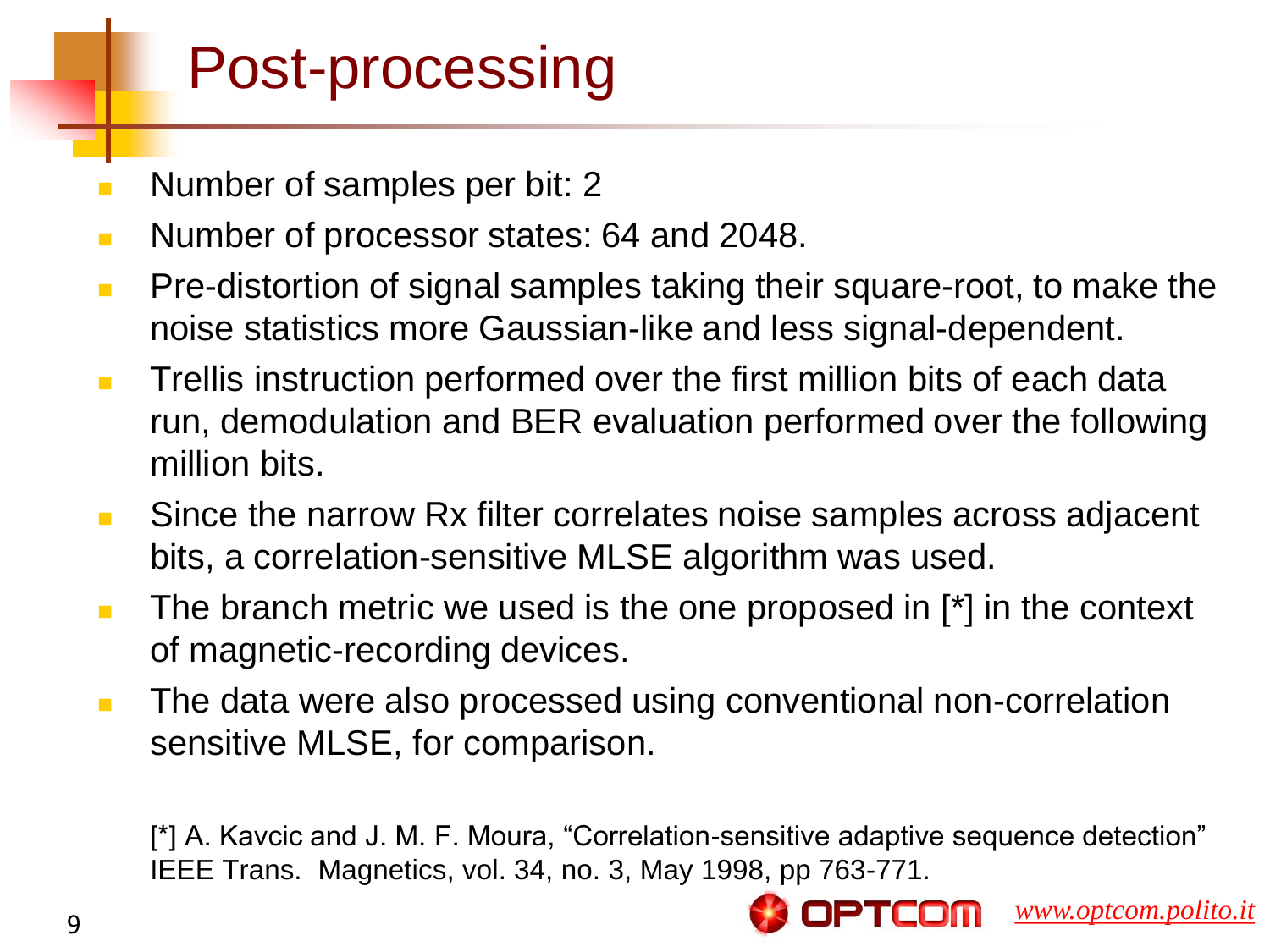### Results (conventional MLSE)

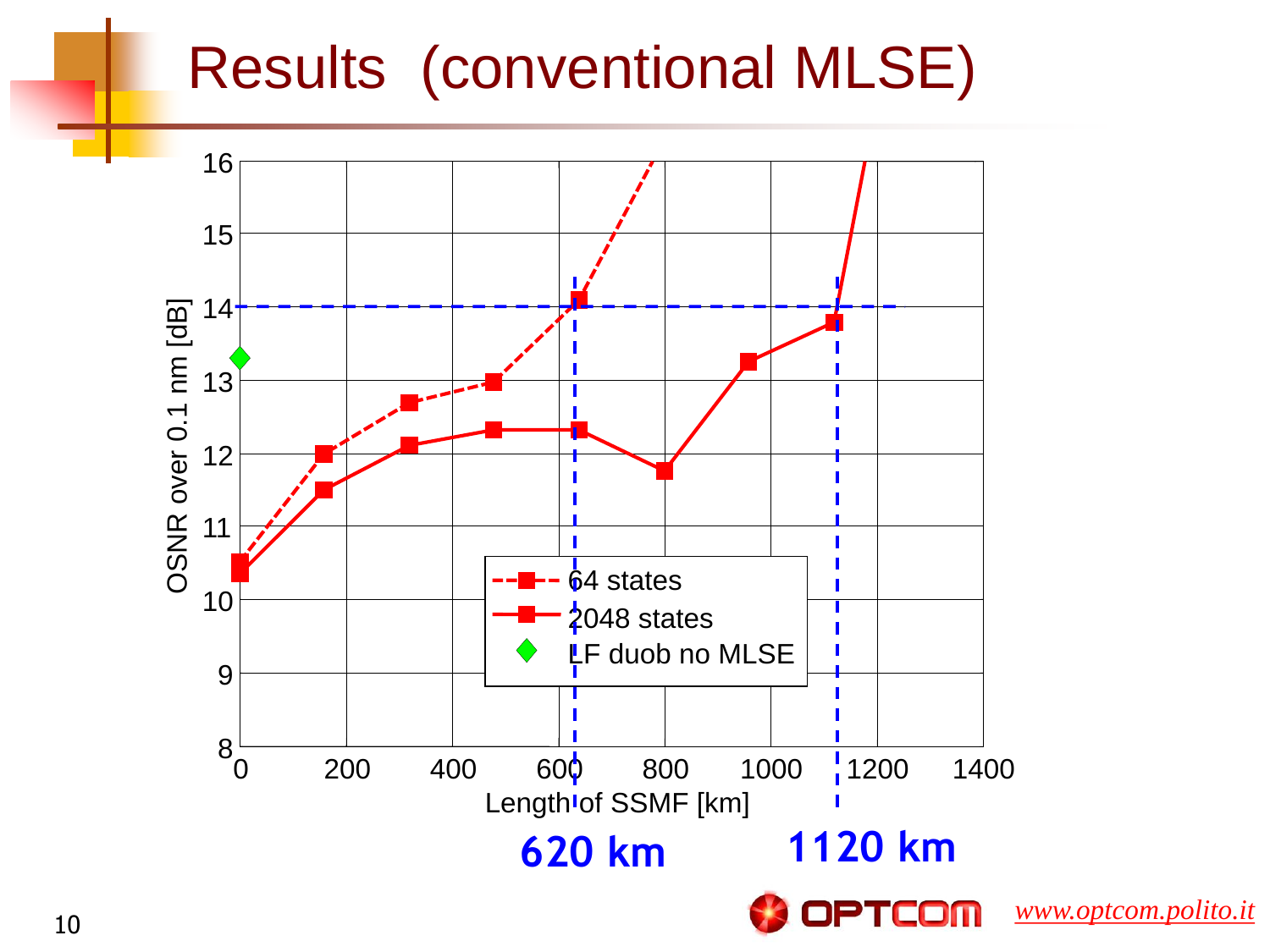### Results (correlation-sensitive MLSE)

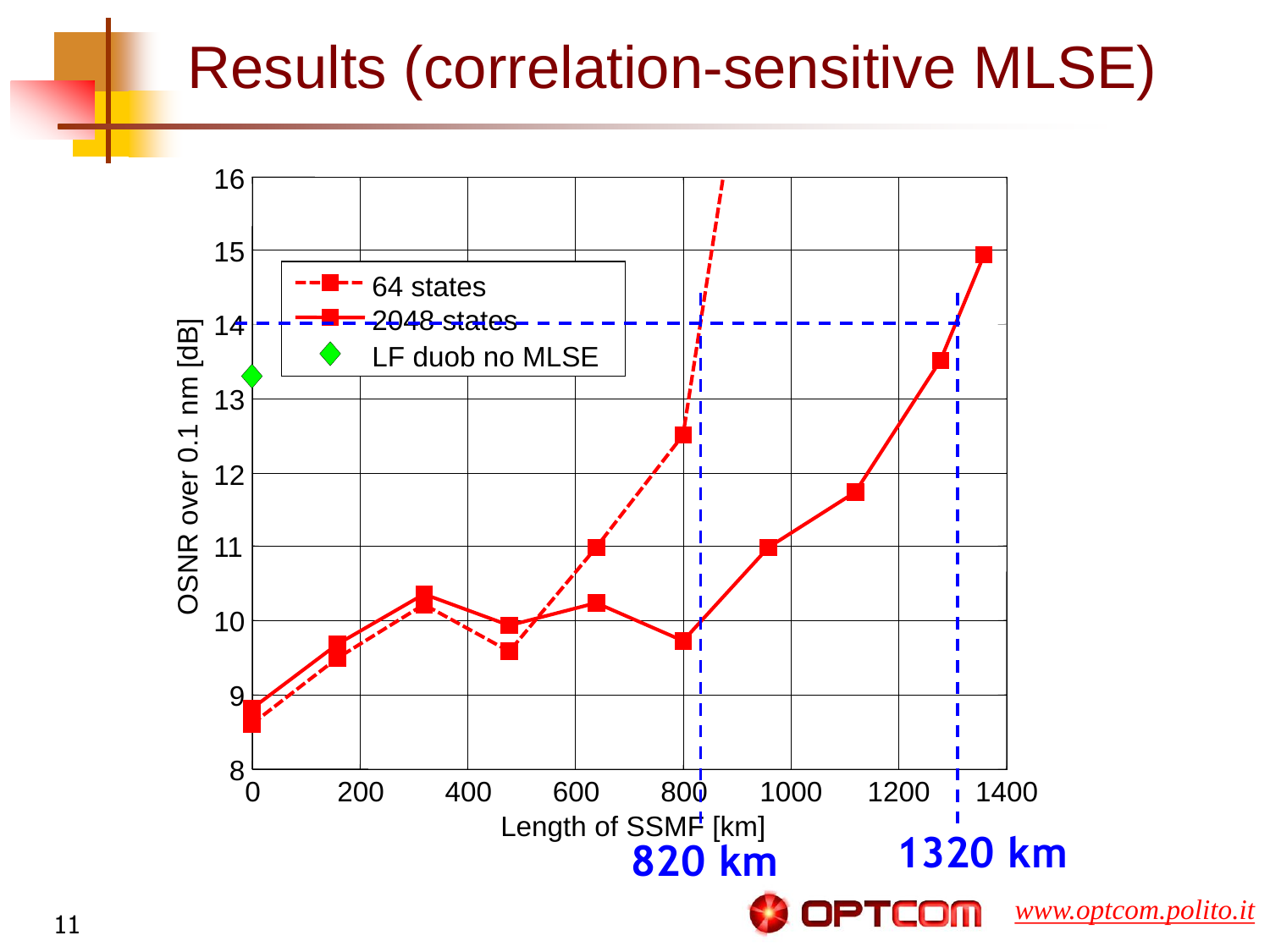# **Conclusions**

Record-efficiency (SSMF at 10.7 Gb/s):

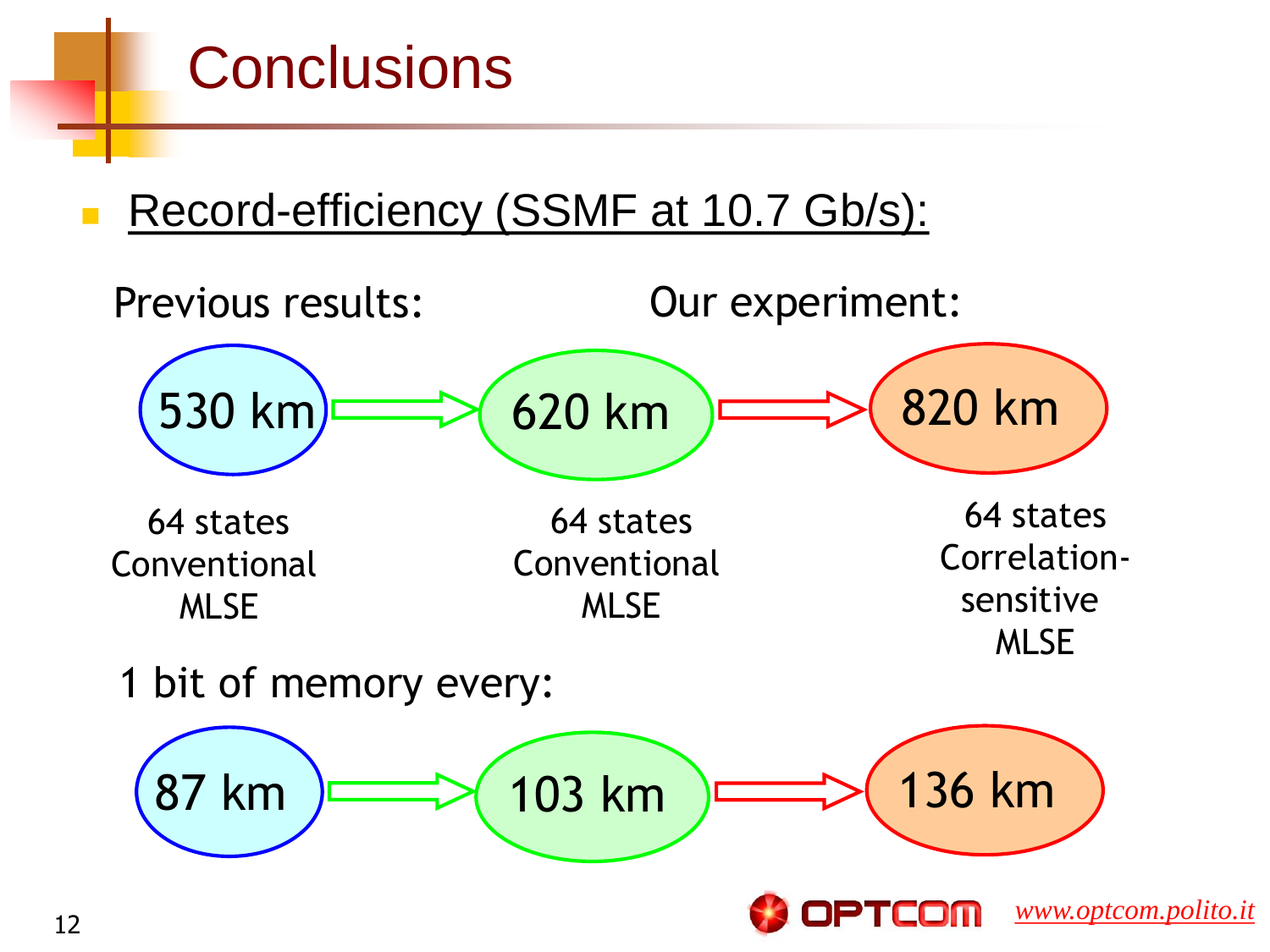

Record-length (SSMF at 10.7 Gb/s):